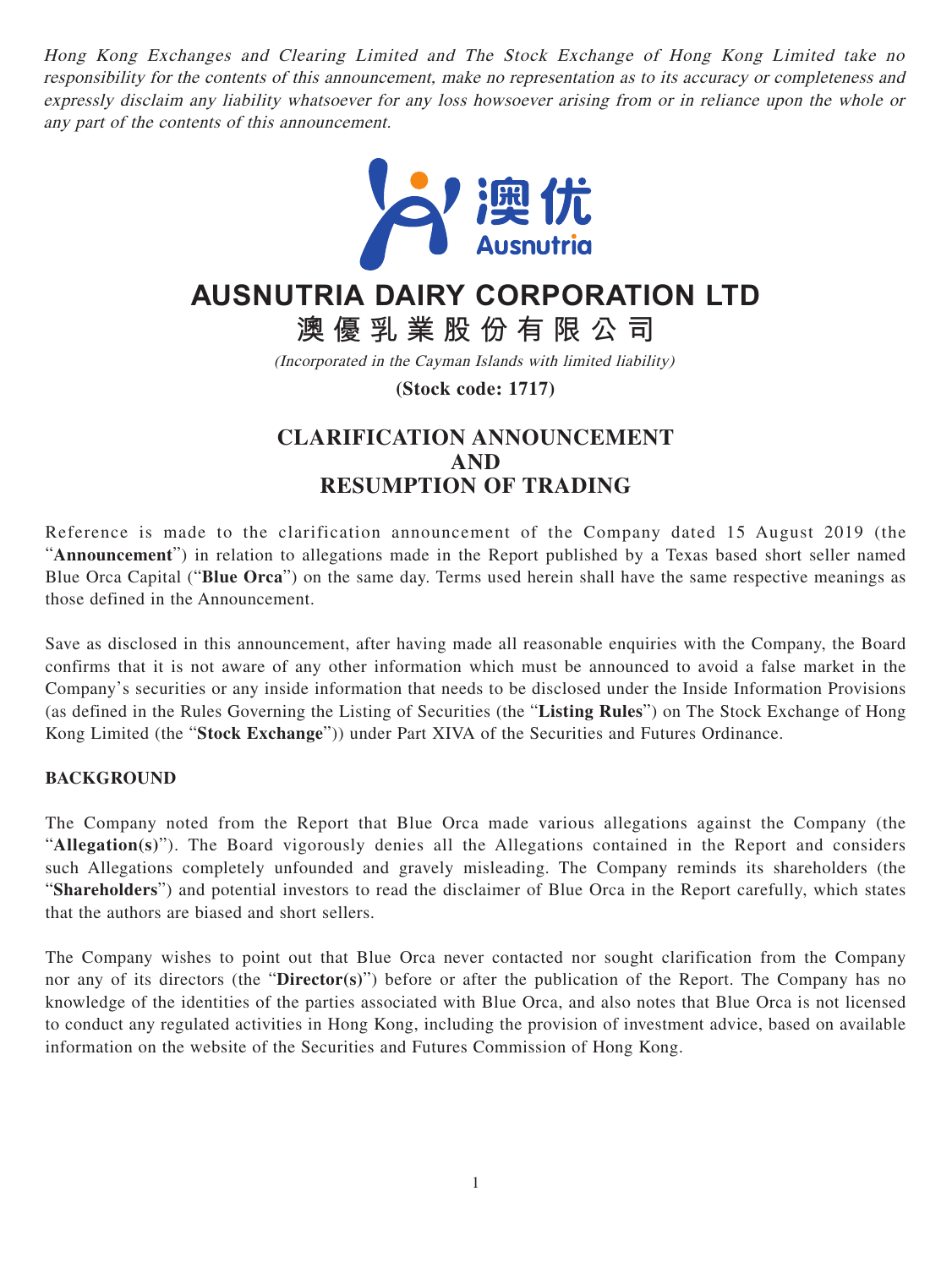# **CLARIFICATIONS**

The Company summarised the main Allegations in the Report and the Company's response are as follows.

## **(i) Import data, revenues and profits of infant milk formula of the Company**

## **Blue Orca's Allegation**

It is alleged that the Company was importing far less infant milk formula than it claims, and the Company had been overstating both its revenues and profits.

## **Company's response**

Such Allegation is completely baseless and the Company refutes such Allegation.

All the import data relating to the infant milk products of the Company contained in the Company's financial reports were true and correct, which can be supported by official documents issued by the General Administration of Customs of the People's Republic of China (the "**China Customs**"). The Company believes that these official documents issued by the China Customs were the most credible source for the relevant import statistics.

The Company would like to emphasise that there are documentary support for all the import data of its infant milk products. The Company considers the purported discrepancies in import data and hence the Allegations of overstatement of revenue and profits are factually incorrect.

It is alleged that the revenue of the infant milk products was overstated. However, the Company strongly disagrees with the computation basis of the purported revenue. Firstly, the computation was merely based on the purported estimated import value, which was derived by the number of shipment of the referred import agents in the Reports, instead of the actual import value. Secondly, the estimation was arrived after deducting the Group's inventory level (instead of the inventory in the People's Republic of China (the "**PRC**")) in the relevant period. Thirdly, such estimation did not take into account the overhead costs incurred and valueadded processes conducted by the Company after the imported infant milk products arriving the Changsha factory. Last but not least, the estimation did not take into account of the purchase of imported base powder (mainly New Zealand) from local importers.

The Company considers the estimation of import value and hence the purported overstatement in revenue is completely incorrect and baseless.

# **(ii) Labor costs of the Company's Dutch subsidiary**

#### **Blue Orca's Allegation**

It is alleged that the Company has understated its labor and staff costs and that the Company was substantially less profitable than reflected in the Company's consolidated financial statements.

#### **Company's response**

Such Allegation is factually incorrect and the Company refutes such Allegation.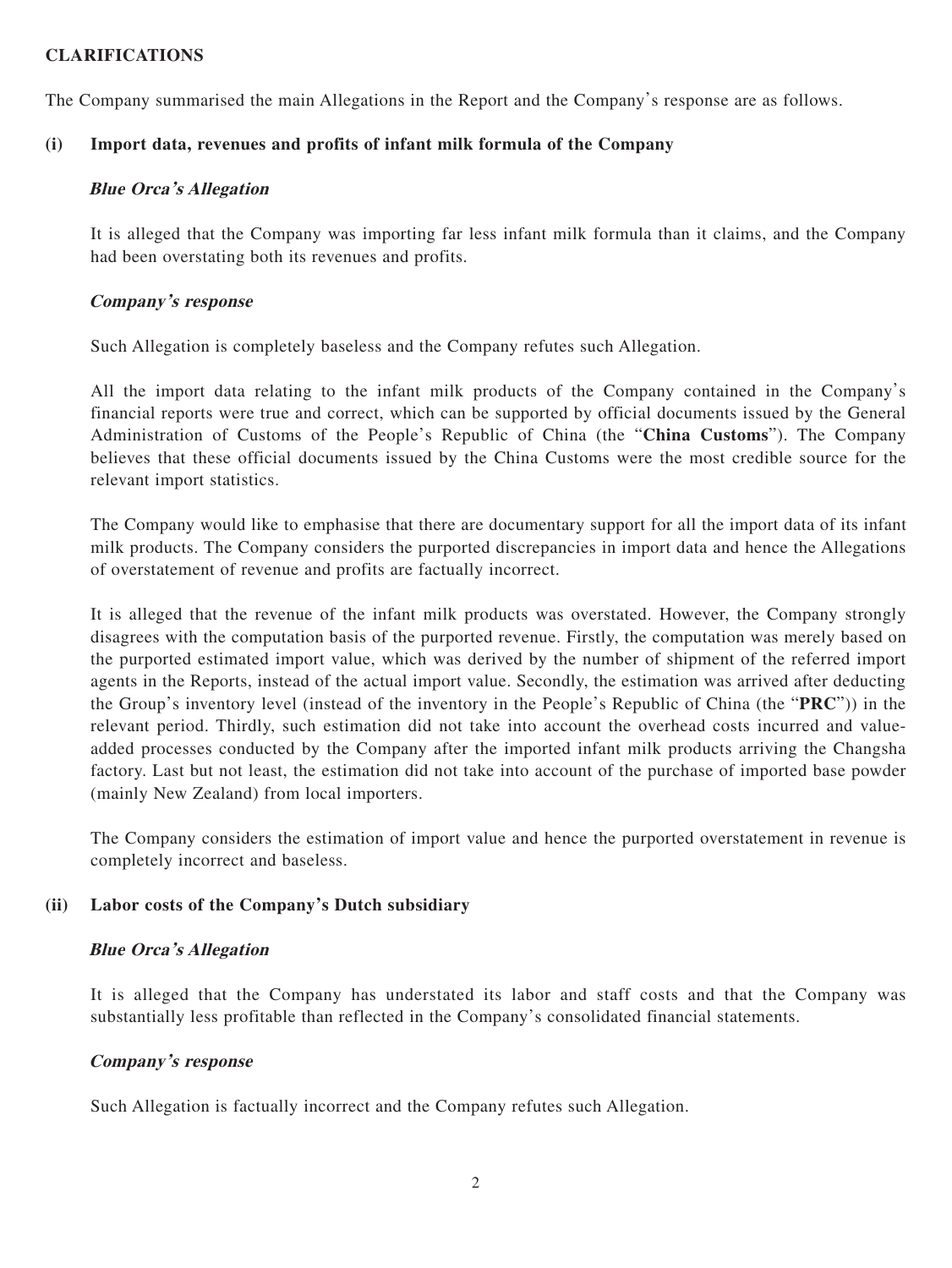The purported understatement in staff costs was mainly due to differences in disclosure of certain expenses (including but not limited to temporary personnel costs, social security charges and other expenses including travel costs, messing and other allowances) (the "**Expenses**") between the consolidated financial statements of the Company, which adopted the International Financial Reporting Standards (IFRS), and its Dutch subsidiaries, namely Ausnutria B.V. and its subsidiaries, which adopted the generally accepted accounting principles in the Netherlands (the "**Dutch GAAP**").

The Expenses were disclosed as part of staff costs in Ausnutria B.V.'s consolidated financial statements under the Dutch GAAP, whilst the Expenses were not included as part of the staff costs in the Company's consolidated financial statements for disclosure purpose under IFRS. If the Expenses were excluded from disclosure in the financial statements of Ausnutria B.V., the staff costs of Ausnutria B.V. would have only accounted for approximately 57.6% and 52.9% of the total staff costs of the Group for the years ended 31 December 2016 and 2017 respectively. The Company wishes to emphasise that the concerned matter was a pure disclosure issue. It did not give rise to an understatement of actual staff costs nor did it have any impact on the overall financial performance of the Company.

In the circumstances, the Company considers the Allegations in the Report in this regard were completely untrue and baseless, and that the conclusions drawn in the Report about the Company and its financial results were incorrect.

# **(iii) Efficacy of Kabrita infant goat milk formula**

# **Blue Orca's Allegation**

It is alleged that the Company was misleading Chinese consumers in relation to the ingredients of Kabrita infant goat milk formula.

#### **Company's response**

Such Allegation is incorrect and concluded based on incomplete information, and the Company refutes such Allegation.

Since its launch, the core selling point of Kabrita is that its infant goat milk formula contains 100% pure goat milk protein. According to the clinical trials conducted by Peking University and other research conducted by other scientists, goat milk formula has been proven to be more easily digested and has lower allergic reactions than cow milk formula. Furthermore, goat milk contains much lower level of  $\alpha$  S1-casein, which was proven to be the main source of allergy for infants, than cow milk. Accordingly, pursuant to a few relevant research reports, goat milk formula theoretically has fewer allergens.

Further, the State Administration for Market Regulation of the PRC (國家市場監督管理總局) does not require milk powder products to indicate the animal source of lactose. It should be noted that lactose is merely a kind of carbohydrate and an energy source, not a protein. To the best of the Company's knowledge, it is identical in both functional and molecular term regardless of its source (e.g. goat milk, cow milk or breast milk).

Regarding the e-commerce platform customer service, to improve the accuracy of replies made by its customer service representatives, the Company will strive to strengthen the product knowledge of its customer service representatives by providing further training and will closely monitor the quality of replies in the future.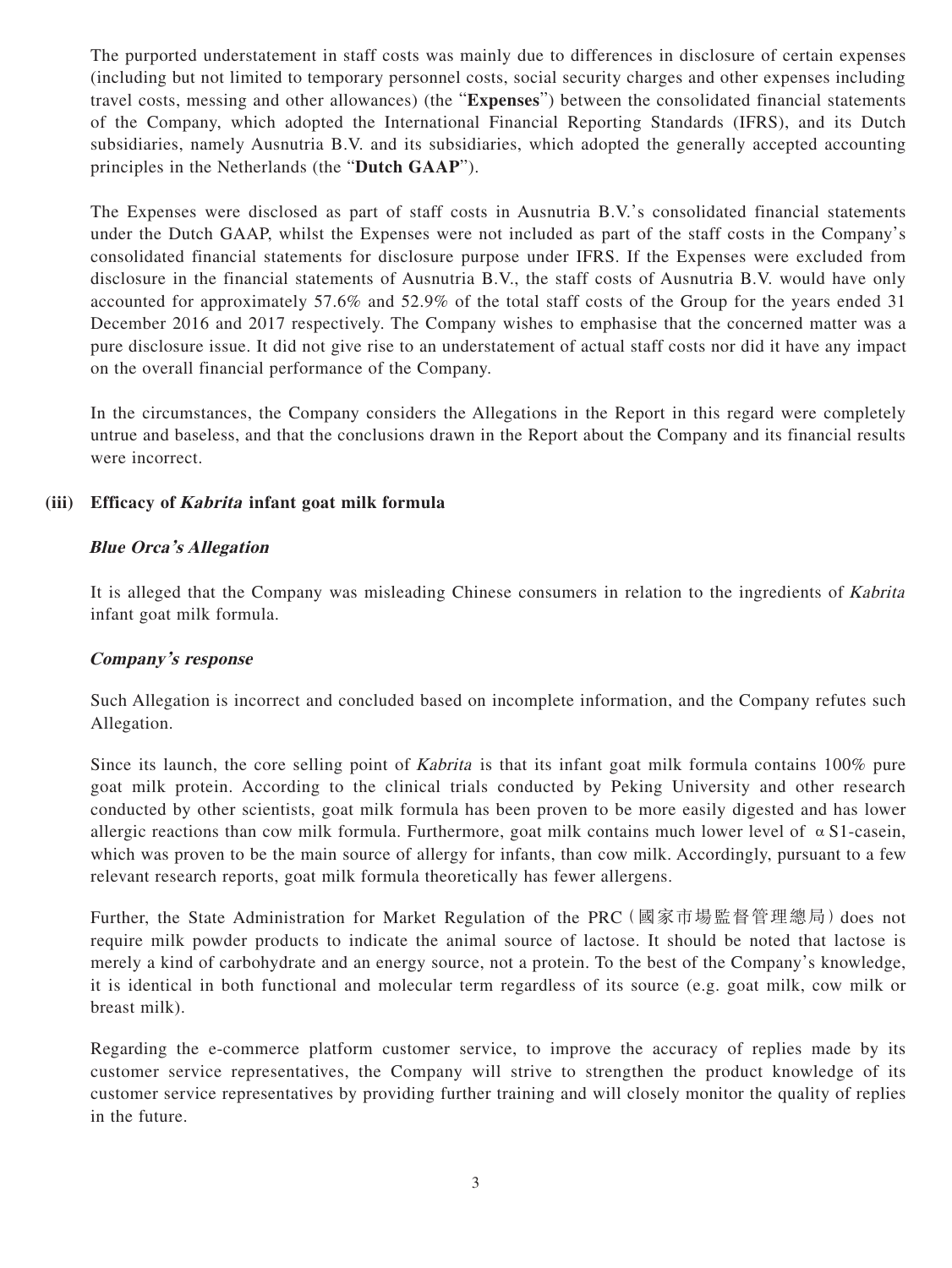# **(iv) Acquisition of 40% equity interest in Nutriunion (Hong Kong) Company Limited ("Nutriunion HK")**

#### **Blue Orca's Allegation**

It is alleged that the Company does not have any interest in Nutriunion HK, which was instead whollyowned by Mr. Wong Wei Hua Derek ("**Mr. Wong**"), the chief financial officer of the Company. It is further alleged that the acquisition of the 40% equity interest in Nutriunion HK conducted in July 2019 was a sham transaction to unjustly enrich insiders.

#### **Company's response**

Such Allegation is completely baseless and the Company refutes such Allegation.

Reference is made to the Company's announcement dated 8 July 2019 in relation to, among others, the acquisition of Nutriunion HK (the "**Acquisition Announcement**"). Terms used in this section shall have the same respective meanings as those defined in the Acquisition Announcement.

On 23 May 2016 (being the date of incorporation of Nutriunion HK), the Company and Mr. Wong entered into deeds of trust, pursuant to which the Company, Mr. Lin and Mr. Zhao (who, along with 3 other individuals, constituted the management of the Ausnutria nutrition products platform) and Mr. Qu (as a passive investor), as the settlors, appointed Mr. Wong, as trustee, to hold the entire equity interest in Nutriunion HK on behalf of the settlors as beneficiaries. Under the trust arrangement, the settlors were also the beneficial owners of the respective equity interests and Mr. Wong shall act on behalf of the settlors when exercising his rights and powers as the sole registered holder of the issued shares in Nutriunion HK. On 3 July 2019, as requested by all the settlors, Mr. Wong transferred his legal title to 60%, 30% and 10% of the equity interests in Nutriunion HK to the HK Purchaser, Vendor A and Vendor B respectively.

In short, Mr. Wong was merely a nominee shareholder who had never been the beneficial owner of any of the shares in Nutriunion HK held by him. The Acquisition Announcement made no reference to Mr. Wong since he no longer held any legal title over the shares in Nutriunion HK as at the date of the Acquisition Announcement.

Further, the Report claims that "the total consideration of RMB236 million... implied a valuation of RMB591 million, or 65x the target group's reported 2018 earnings". Such Allegation is misleading. As disclosed in the Acquisition Announcement, Vendor A and Vendor B together only received RMB56.4 million upfront. The remaining RMB180.0 million was conditional upon the achievement of defined revenue targets by the Nutriunion Group in the next three financial years. The Company considers that the actual valuation of the acquisition should take into account such profit guarantee.

The Board is of the view that the Acquisition Announcement contained information that (i) was material to the Shareholders and the investment public to properly assess the Acquisition, and (ii) was required to be disclosed under the Listing Rules.

#### **(v) Independence of the Company's distributors**

#### **Blue Orca's Allegation**

It is alleged that the Company engaged in undisclosed related party transactions with three distributors allegedly controlled by the Company's current and/or former executives.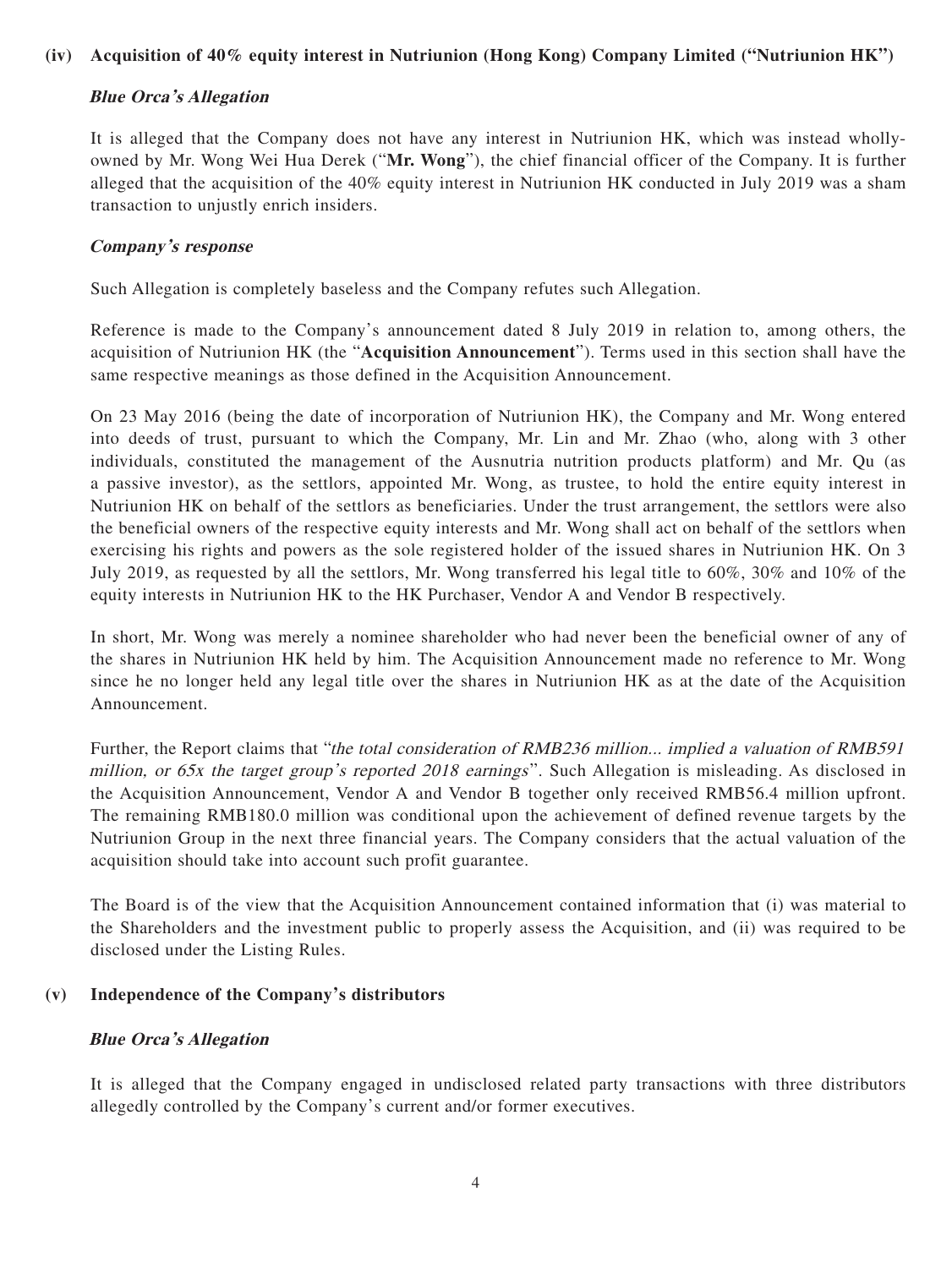# **Company's response**

Such Allegation is completely groundless and the Company refutes such Allegation.

The Company would like to emphasise that the issues which lead to the suspension back in 2012 had been resolved completely, and trading in its shares was resumed in 2014. Since then, the Company has been maintaining a good corporate governance and internal control system.

The purported independence issue of the Group's distributors set out in the Report is factually incorrect. As at the date of this announcement, to the best of the knowledge and belief of the Board, it is confirmed that all three distributors of the Group referred to in the Report are not connected persons as defined under the Listing Rules. Notwithstanding the Company's indirect minority interests in certain distributors, they are either not considered to be a related party (with the meanings specified in IAS 24 – Related Party Disclosure) or not required to be disclosed under the relevant accounting standard given the insignificant transaction amounts between the Company and these distributors.

The Company reaffirms that no Director, chief executive or senior management of the Company, who shall be regarded as a connected person of the Company, beneficially owns any interest in the three distributors concerned. The business relationship between the Company and its distributors are governed by distributorship agreements and relevant guidelines, the terms of which are substantially the same among all distributors, and no material changes have been made in the recent years.

The Group noted that sometimes, for the sake of marketing convenience and not in the context of the use of legal terms, some distributors may claim themselves as "subsidiaries" or "branch" of the Group. Such statements did not intend to create nor confirm a legal relationship but merely stated the fact that they are part of the Group's brands. The Group also regularly organises corporate culture and strategy seminars for distributors and senior management of the Group to ensure a consistent approach and effective communication of the strategy of the Group from brand level down to the retail operations managed by the distributors and their franchisees.

To support the distributors' marketing efforts, the Group, under certain circumstances, allows distributors from using the brand name "Ausnutria" and its logo as well as other administrative tools such as email domain and correspondence address.

In view of the close working relationship between the Group and its distributors, there were cases where individual employees who had left the Group subsequently joined the distributors. Such cases were personal career planning and decisions of the relevant employees and not uncommon in the industry.

Based on the above, the Company considers the claims in the Report to be untrue and groundless, and that the conclusions drawn in the Report about the Company and relationship with its distributors are incorrect.

It is important for the Shareholders to recognise that the relevant Allegations are the opinions of a short seller whose interests may not be aligned with those of the Shareholders in general, and that it may be specifically intended to undermine the Shareholders' confidence in the Company and its management, and to harm its reputation. Accordingly, Shareholders should treat such Allegations with extreme caution.